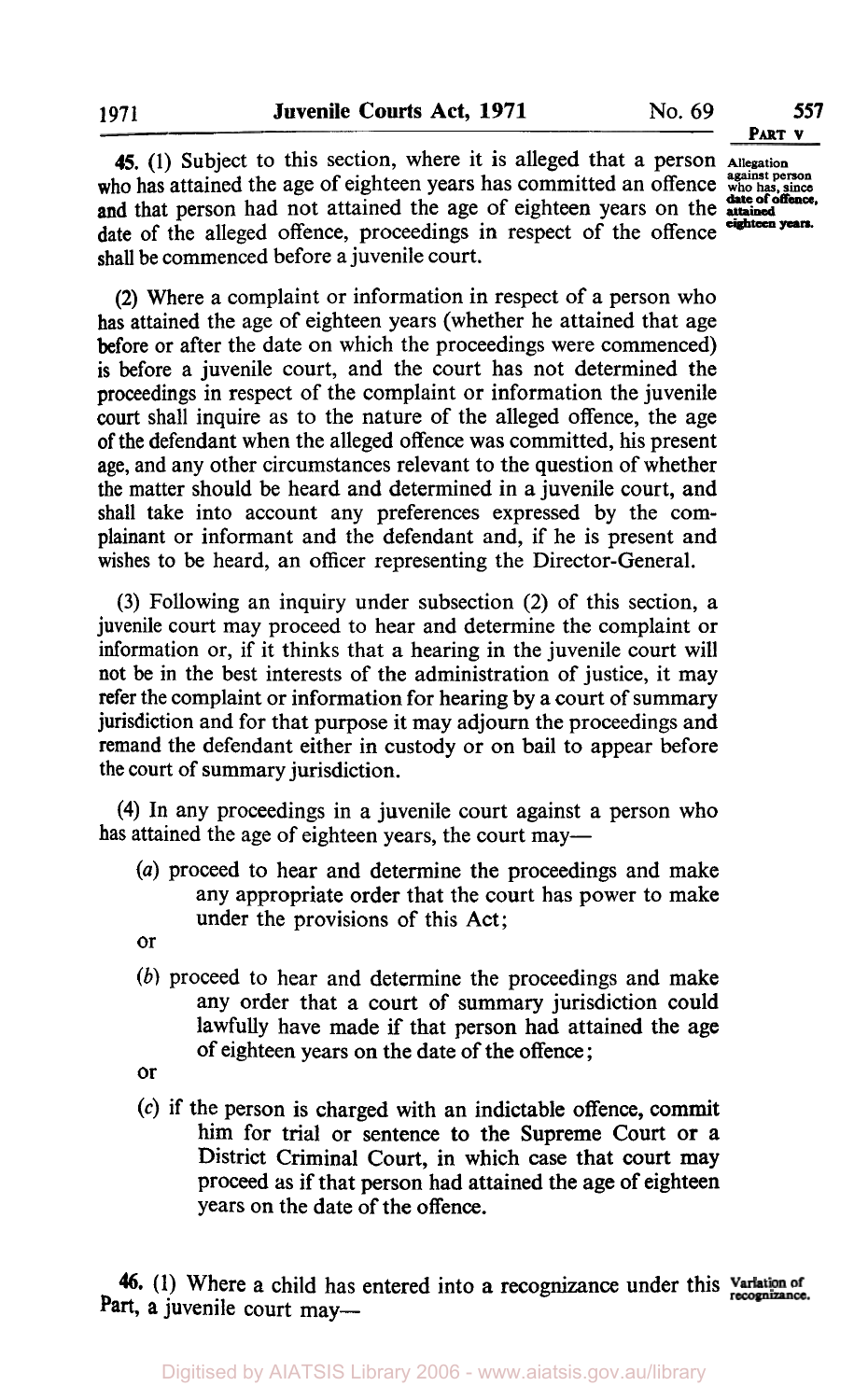**PART v** 

- (a) on application by the Director-General, or on application by or on behalf of the child, or on application by a person who is a surety to the recognizance, vary the conditions of the recognizance;
- or
- (b) on application by the Director-General or on application by or on behalf of the child and on being satisfied that the child's conduct has been such as to make it unnecessary or undesirable that he should remain subject to the conditions of the recognizance, discharge the recognizance.

(2) Subject to this section, no order shall be made under **sub**  section (1) of this section unless-

*(a)* in the case of an application by the Director-General, the child has received reasonable notice of the application and has been given a reasonable opportunity of calling such evidence and making such representation to the juvenile court as the court considers relevant to the application ;

or

- *(b)* in the case of an application by or on behalf of the child, the Director-General has received reasonable notice of the application and has been given a reasonable opportunity of calling such evidence and making such representations to the juvenile court as may be relevant to the application;
- **or**
- *(c)* in the case of an application by a person who is a **surety**  to the recognizance, the child and the Director-General have received reasonable notice of the application and have been given a reasonable opportunity of calling such evidence and making such representations to the juvenile court as may be relevant to the application.

(3) In the case of any application under this section to vary the conditions of a recognizance the juvenile court may, before making an order, and in the exercise of its discretion, order that reasonable notice of the application be given by the Director-General to any person who is a surety to the recognizance so that he may be given a reasonable opportunity of calling such evidence and making such representations to the court as may be relevant to the application.

**(4)** Where pursuant to subsection (2) of this section or an order under subsection (3) of this section---

 $(a)$  the Director-General is required to give notice of an application to a child or to a person who is a surety to the recognizance;

or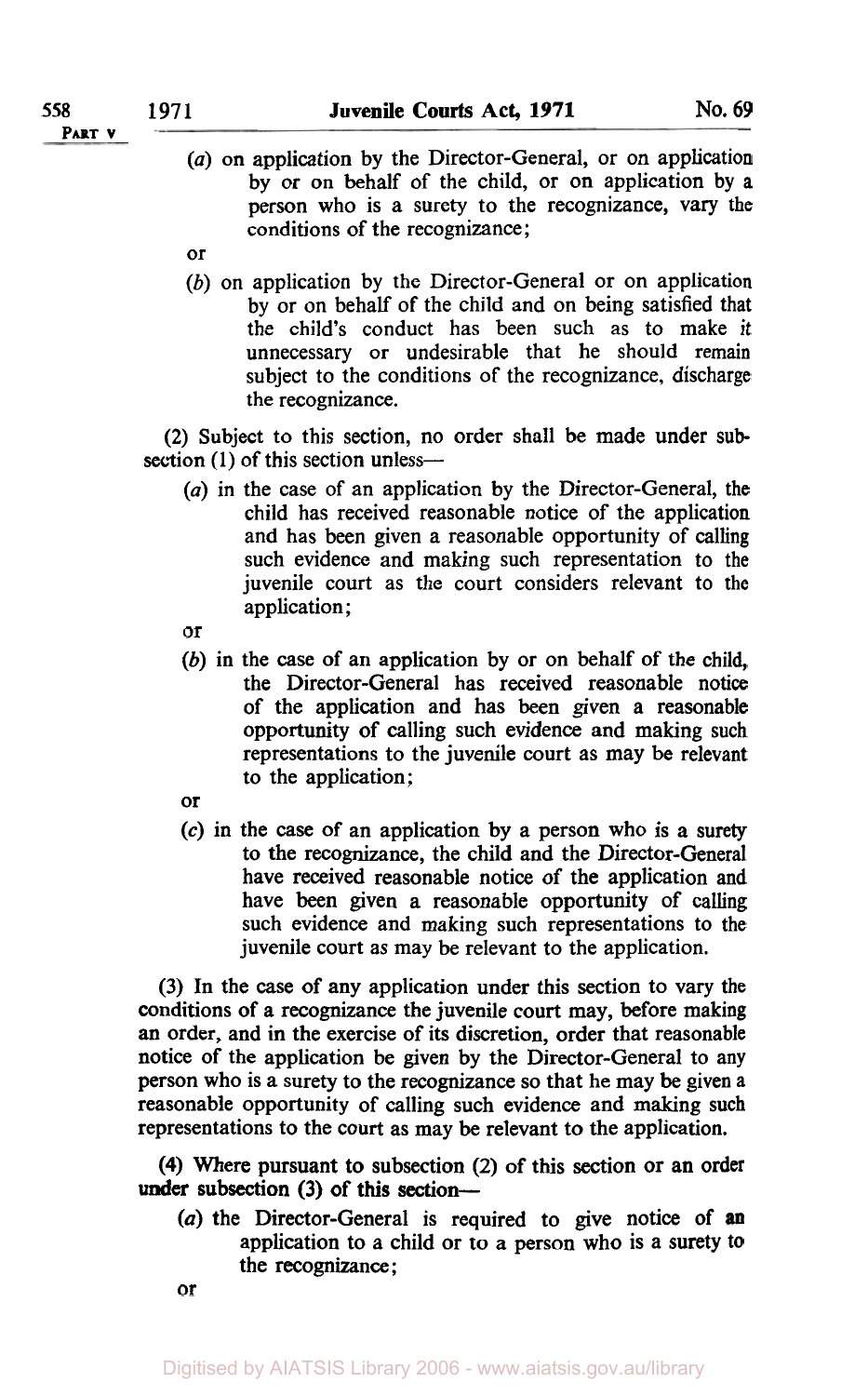(b) a person who is a surety to the recognizance is required to give notice to a child,

and the Director-General or the person so required to give notice satisfies the juvenile court that it is not reasonably practicable to give the required notice, the court may waive compliance with the provision of subsection (2) of this section or an order under subsection (3) of this section and proceed to hear and determine the application.

*(5)* Where an order is made under this section varying the conditions of a recognizance, the recognizance shall have effect as varied in accordance with the order.

(6) An application may be made under this section for an order varying the conditions of a recognizance, or discharging the recognizance, by a person subject to the recognizance who has attained the age of eighteen years, and in such a case the court may deal with the application in all respects as if the applicant were a child.

**47.** Where a child enters into a recognizance, or the conditions of a recognizance are varied, under this Act the clerk of the juvenile **explanation of recognizance**  court shall furnish the child with a notice in writing stating in simple language the conditions that the child is required to observe.

48. (1) If a complaint upon oath alleging that a child who is  $B_{\text{recognizance}}$ subject to a recognizance under this Part has failed to observe any of the conditions of his recognizance comes before a juvenile court, the court may—

*(a)* issue a warrant for the apprehension of that child;

or

(b) issue a summons to that child, and to any other person who is a surety to the recognizance, requiring the child or other person to appear before a juvenile court at such time as may be specified in the summons or summonses.

(2) Where a warrant has been issued and the child apprehended he shall be brought before a juvenile court.

(3) Subject to this section, the juvenile court may, upon being satisfied that the child subject to the recognizance has failed to observe any of its conditions, make an order adjudging the recognizance to be forfeited and-

*(a)* without further proof, make any order that a juvenile court had power to make in dealing originally with the complaint or information upon which the recognizance was ordered;

and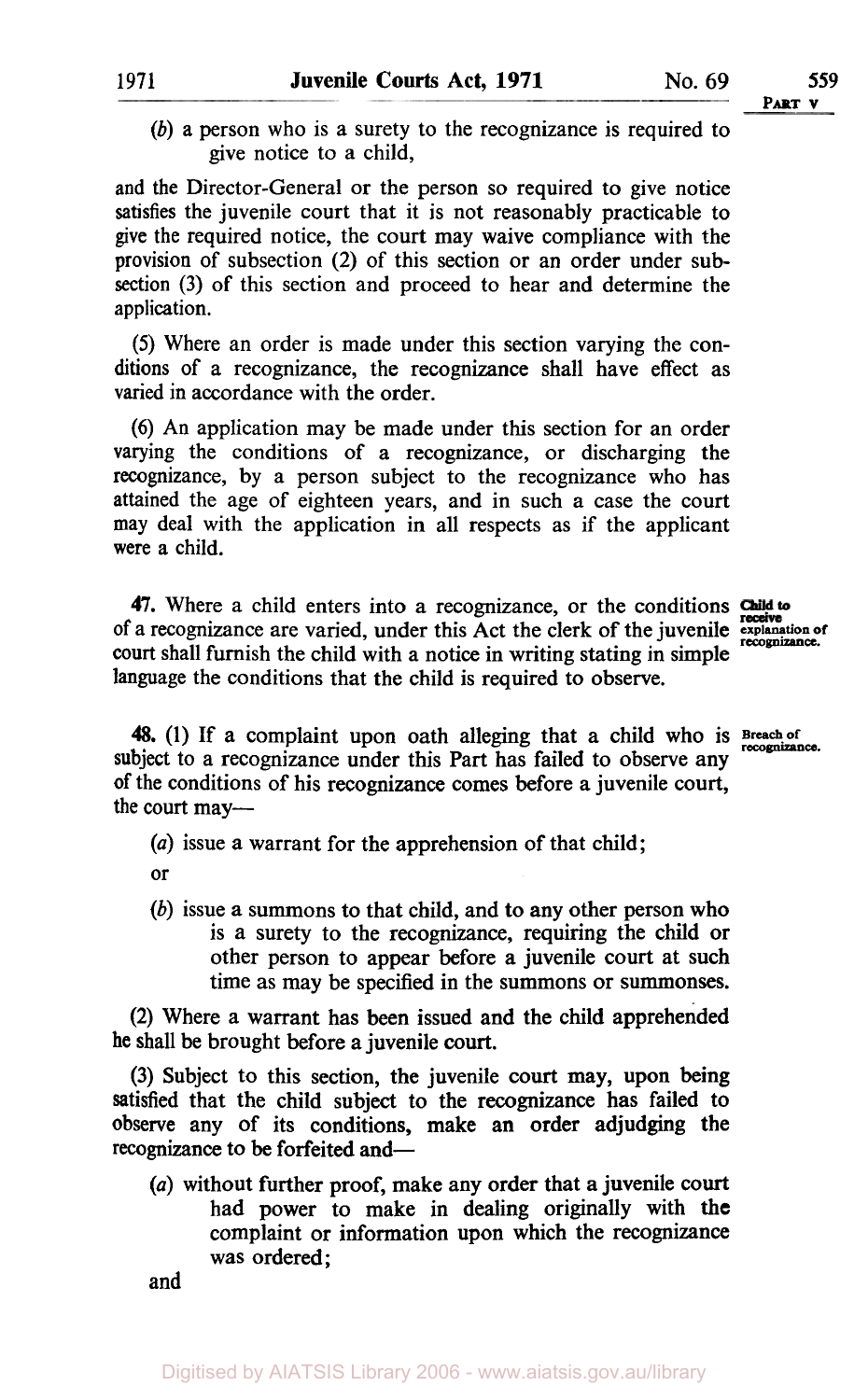- **PART v**
- *(b)* make an order for the payment of any amounts due under the recognizance.

**(4)** No order shall be made under subsection **(3)** of this **section**  in the absence of any child or person sought to be bound thereby unless that child or person is present at the hearing or unless the court is satisfied that a summons was duly served upon that child or person at least seven clear days before the return thereof or unless the court is satisfied by other means that that child or person had due and proper notice of the proceedings.

*(5)* Any order under this subsection against a child for the payment of any amount due under a recognizance may be enforced subject to the provisions of this Act, and an order under this subsection against a person who has attained the age of eighteen years for the payment of any amount due under a recognizance may be enforced as if it were an order for the payment of money made by justices upon summary conviction of that person.

(6) Where a person, in respect of whom a complaint may be made alleging that he has failed to observe any of the conditions of a recognizance entered into as a result of an order of a juvenile court, is of or above the age of eighteen years the complaint shall not be laid in a juvenile court but may be laid in a court of summary jurisdiction which may deal with that person in all respects as if the recognizance were a recognizance under the Offenders Probation Act, 1913-1971.

**Limitation upon powers of** court **con-stituted of justices.** 

**49. (1)** A juvenile court constituted of justices or a special justice shall not order that a child be placed under the care and control of the Minister.

**(2)** If a juvenile court so constituted is of the opinion that the child should be placed under the care and control of the Minister, it shall, by memorandum, and in accordance with the appropriate provisions of this Act, refer the case to the Adelaide Juvenile Court or to some other juvenile court constituted of a Judge or special magistrate.

**Power of<br>juvenile court<br>to disqualify<br>child from obtaining a holding or driver's Iicence.** 

*50.* (I) In addition to the powers of a court of summary **juris**diction contained in the Road Traffic Act, **1961-1969,** or any other Act, to make an order disqualifying a person from holding or obtaining a licence to drive a motor vehicle, a juvenile court may, **in**  addition to any other order it may make upon a charge for any offence being proved against a child, make an order disqualifying the child from holding or obtaining a licence to drive a motor vehicle-

*(a)* as from a day or time specified in the order;

and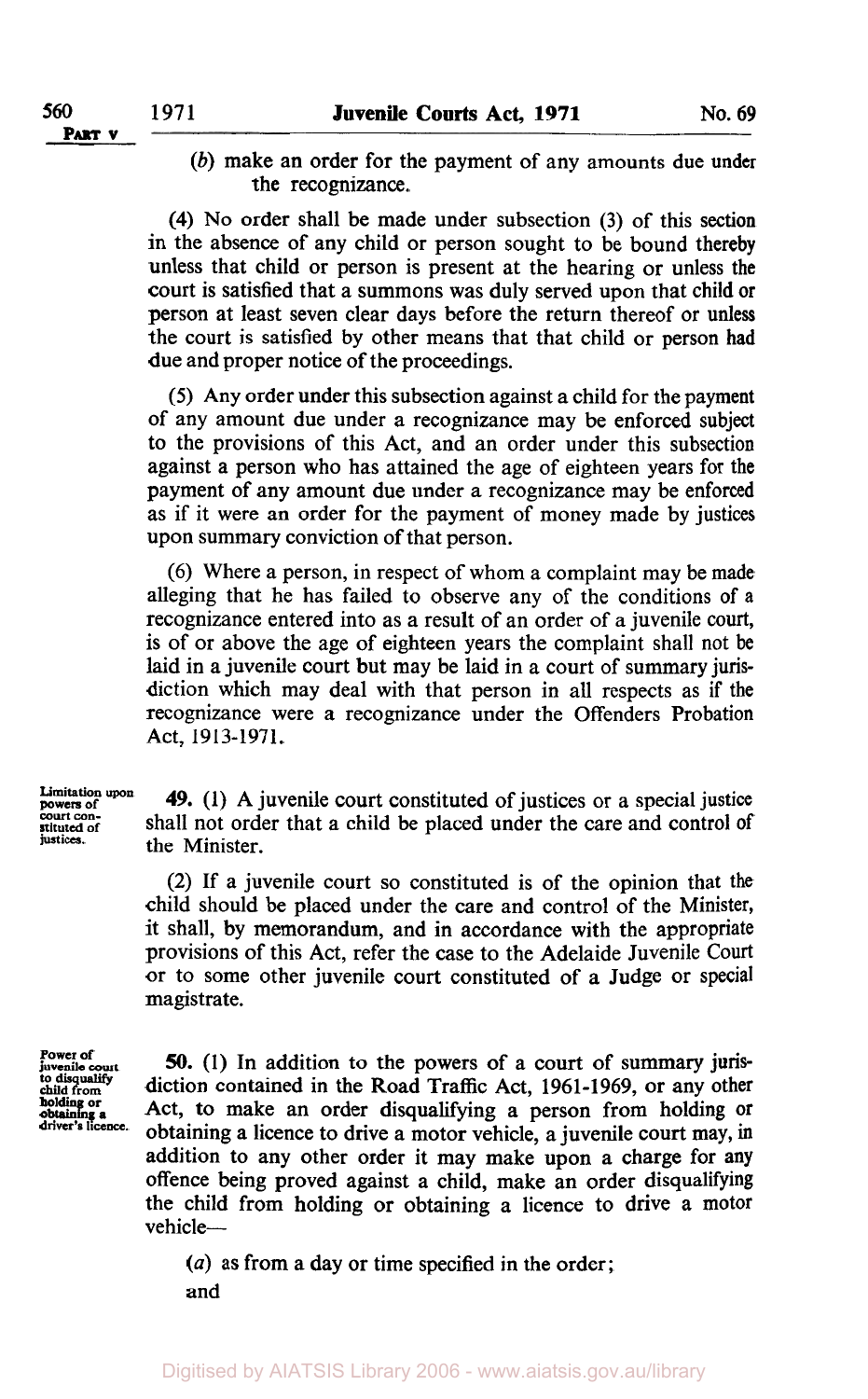*(b)* either for a period specified in the order or until further order,

if the court is satisfied, having regard to all the facts and circumstances before the court, that the child is not a fit and proper person to hold or obtain such a licence.

**(2)** The powers of the court under subsection (1) of this section may be exercised upon the charge being proved and with or without a conviction being recorded.

**(3)** An order made under this section shall have the same force and effect **as** if it were an order made by the court under section 168 of the Road Traffic Act, 1961-1969.

**(4)** Where a juvenile court constituted of a Judge or special magistrate, is satisfied that it is just and expedient to do so, it may, at any time, upon application by or on behalf of a child disqualified from holding or obtaining a licence under this section, vary or revoke an order under this section.

*(5)* The powers conferred on a juvenile court under subsection **(4)**  of this section are in addition to, and do not in any way derogate from, the powers exercisable under section 172 of the Road Traffic **Act,** 1961-1969.

**51.** (1) A juvenile court, constituted otherwise than of a Judge, **Exercise** of  $\frac{1}{3}$  shall not exercise the powers conferred under section 77 or section section of  $\frac{1}{3}$ 77a of the Criminal Law Consolidation Act, 1935-1969.

**(2)** The powers referred to in subsection **(1)** of this section may be exercised by a juvenile court constituted of a Judge upon proof **of**  the commission by a child of any of the offences to which those provisions apply whether or not a conviction is recorded.

52. (1) In addition to or in lieu of exercising any other powers of a **Power of** *power* of *power of power of power of power of power of a power of a power of a power of a power of a power of a pow* juvenile court, a juvenile court constituted **of** a Judge or special **to order compensation**  magistrate may, subject to this section, on the application of the **or restitution.**  prosecutor, order a child against whom any charge for an offence before that court has been proved or the parent **or** guardian of that child or any two or more of those persons to pay compensation, or make restitution in respect **of** any damage or loss occasioned by the offence to any person who has suffered that damage or **loss.** 

**(2)** The amount that a court may order any child or person to pay under this section shall not exceed-

*(a)* where the juvenile court is constituted **of** a Judge, eight hundred dollars;

or

*(b)* where the juvenile court is constituted **of** a special magistrate, four hundred dollars.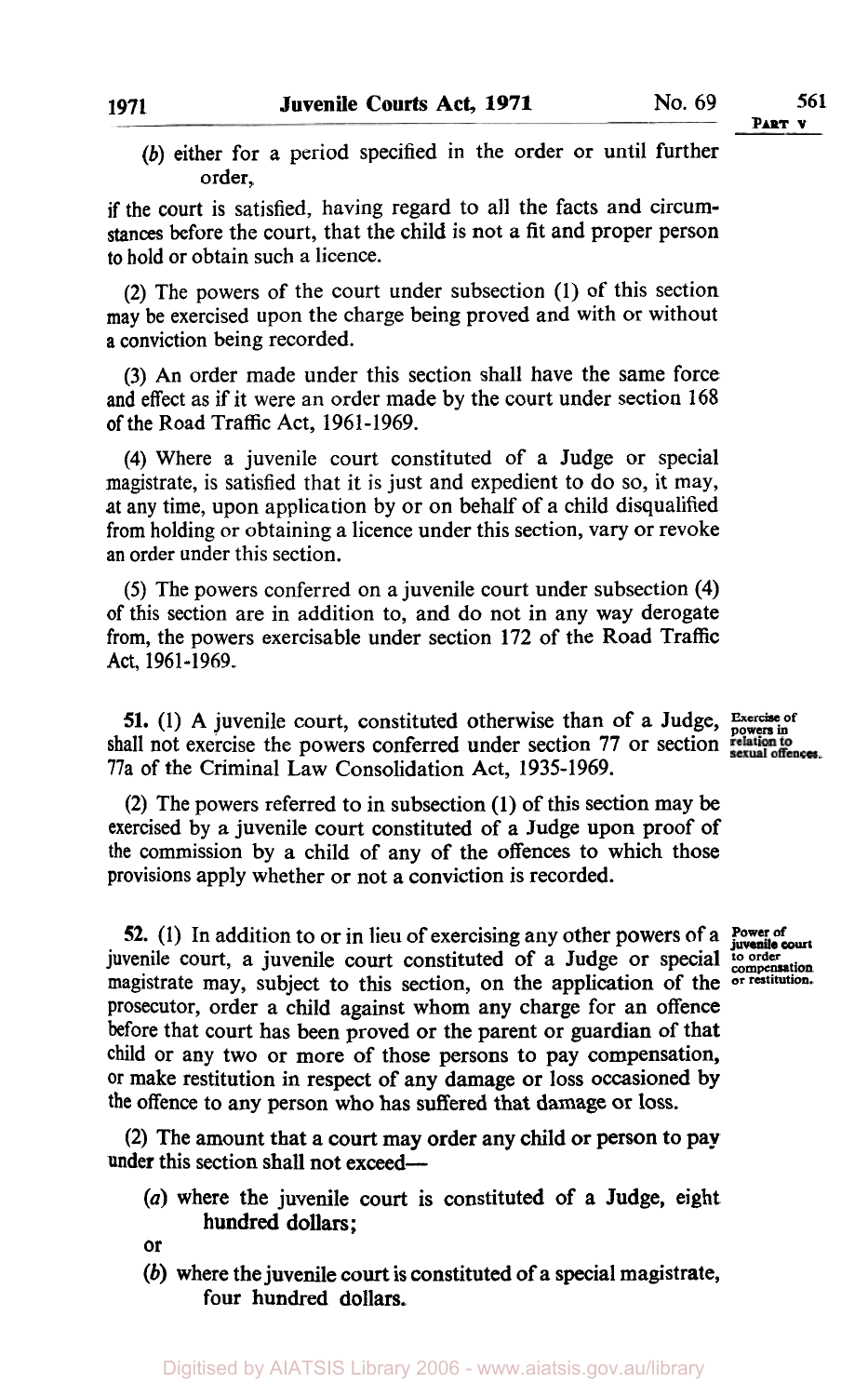(3) Before making an order under this section, the court may require proof of the amount of loss or damage occasioned by the offence.

**(4)** If the court, after hearing evidence, is of the opinion that the evidence is not sufficient to enable it to determine the amount of the damage or loss, it may decline to make an order.

(5) Subject to subsection (2) of this section, an order under this section may direct the child, parent or guardian to pay such **sum as**  the court thinks reasonable either as one payment or by instalments, and when making the order, the court shall have regard to the means of the child, parent or guardian against whom the order is made and, in the case of the parent or guardian, the extent, if any, to which the parent or guardian has, by his conduct or neglect or otherwise, conduced to the commission of the offence.

**(6)** Any order under this section may be enforced against the person against whom it is made in the same manner as if it were an order for the payment of money made by justices upon summary conviction of that person.

**(7)** An order under this section may be made against a child, parent or guardian present at the hearing in question, or against any parent or guardian who, having been required to attend the court during the hearing pursuant to an order of the court, has failed to do so but otherwise no such order shall be made without giving the child, parent or guardian an opportunity of being heard.

(8) An order under this section shall not be a bar to any other proceedings by or on behalf of the person who suffered the damage or loss, but such person shall not be entitled to recover, in respect of such damage or loss, a greater amount than the amount of the damage or loss suffered by him.

**(9)** The powers of a juvenile court under this section may be exercised upon the relevant charge being proved and with or without a conviction being recorded against the child.

**(10)** It shall not be competent for a juvenile court to exercise powers conferred under the Criminal Injuries Compensation Act, **1969.** 

**53.** (1) Where a child is committed to the Supreme Court for trial and found guilty of an offence (other than homicide) the Court may, in its discretion-

- (a) make any order in relation to the child or his parent or guardian that may be made by a juvenile court constituted of a Judge;
- or

**Supreme Court.** 

Powers of

*(b)* remand the child to appear before a juvenile court constituted **of** a Judge or special magistrate to be dealt with as provided by this section.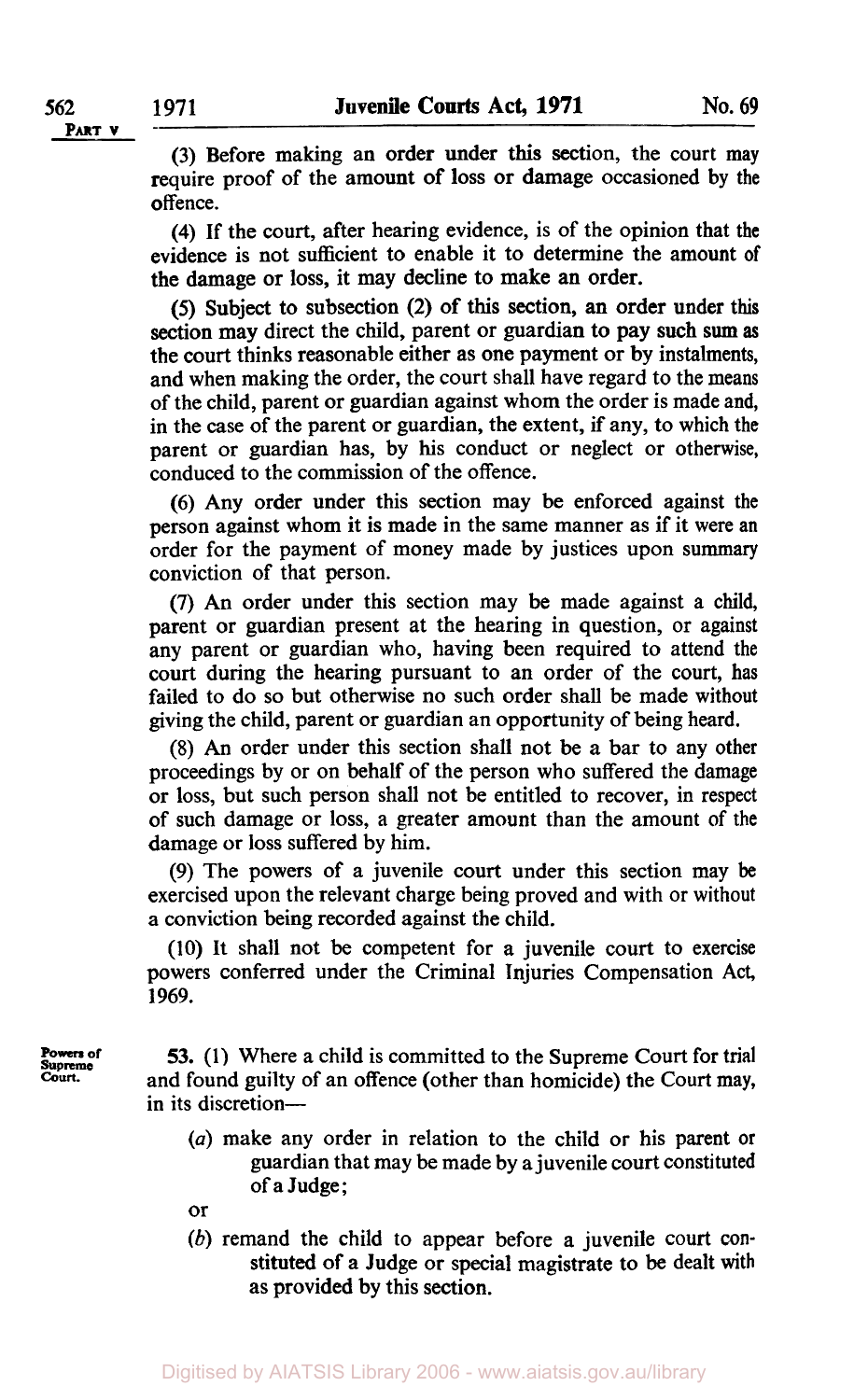**(2)** Where the Supreme Court remands a child to appear before a juvenile court under this section-

- *(a)* it may give such directions as it thinks necessary for the custody **of** the child or for his release on bail and shall cause to be transmitted to the juvenile court a certified copy of the proceedings in the case and a certificate certifying-
	- (i) the nature of the offence;
	- (ii) that the child has been found guilty of that offence;
	- (iii) that the child has been remanded in custody or on bail to be dealt with in pursuance of this section;

and

(iv) any other matters that the Supreme Court thinks ought to be brought to the notice of the juvenile court;

and

*(b)* the juvenile court may deal with the child as if the child had been tried and found guilty of the offence by that court.

**54.** Where a child has been charged with homicide (other than Punishment of homicide amounting to murder) and been found guilty by the **homicide**. Supreme Court, that court may exercise its discretion on the question of penalty within the limits provided for the offence under the Criminal Law Consolidation Act, **1935-1969,** or the court may make any order that could be made by a juvenile court constituted of a Judge against a child who has been convicted by that court of an offence punishable by imprisonment.

*55.* (1) On conviction of a child for murder the Supreme Court **Punishment of children for**  shall, by order, sentence him to be detained during the Governor's murder. pleasure, and if so sentenced, he shall be detained in such place and under such conditions as the Governor may direct.

**(2)** Where an order is made under subsection **(1) of** this section, the child shall, until the Governor has given directions as to the detention of the child, be detained in a home or some other suitable place specified by the court.

(3) **A** person detained pursuant to the directions of the Governor under this section shall, while so detained, be deemed to be in lawful custody.

**(4)** Any person *so* detained may, at any time, be discharged by the Governor on licence which may be in **such** form and may contain such conditions as the Governor directs, and may, at any time, be revoked or varied by the Governor.

**PART v**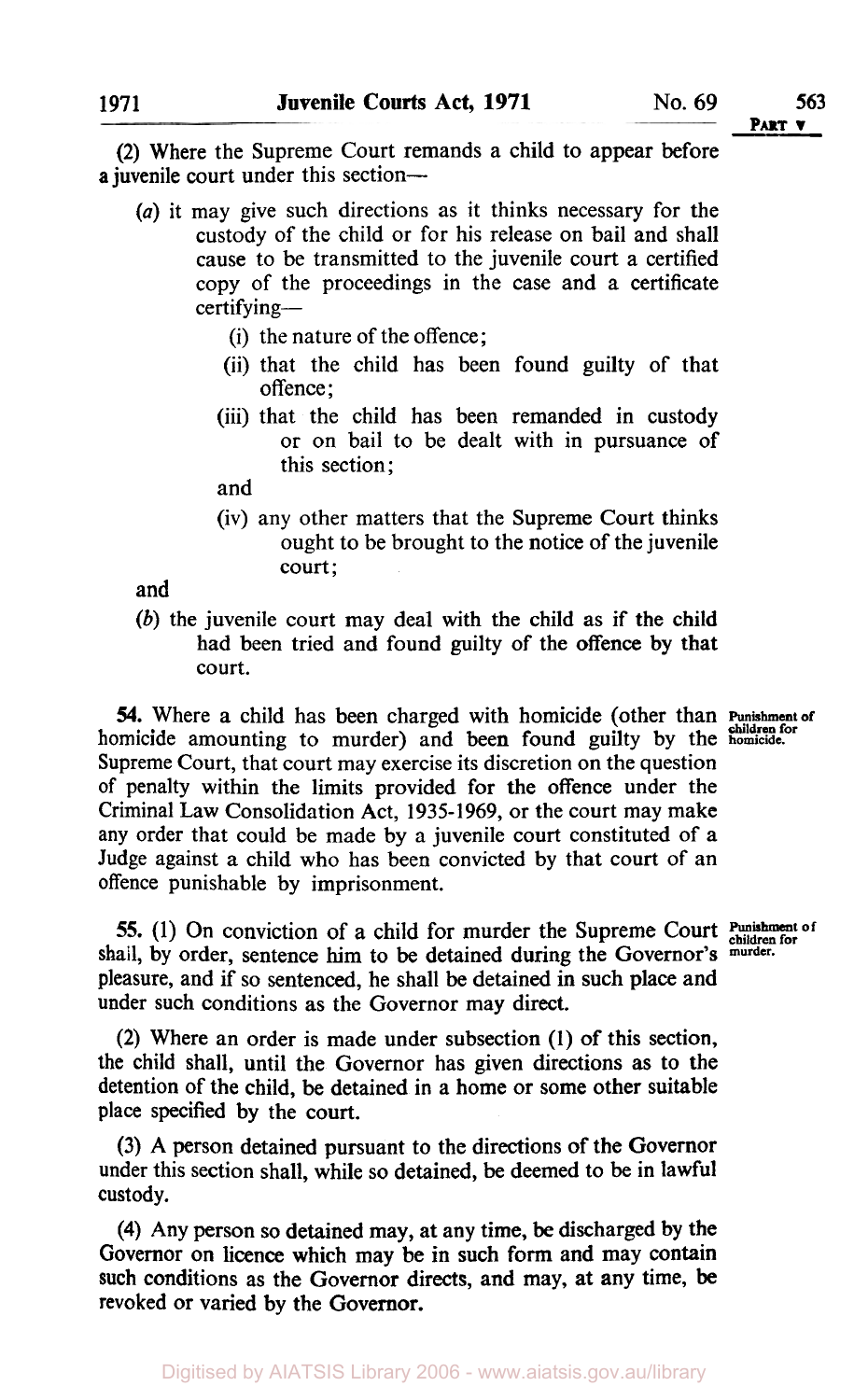(5) Where a licence has been revoked, the person to whom the licence related shall return to such place as the Governor directs, and, if he fails to do so, may be apprehended without warrant and taken to that place and there detained.

## **PART VI PART VI**

## PROVISION RELATING MAINLY TO NEGLECTED AND UNCONTROLLED CHILDREN AND HABITUAL TRUANTS

*56.* **(1)** Subject to this Act, where a juvenile court finds a complaint alleging that a child is a neglected child, or an uncontrolled child proved, the court may, by order, place the child under the care and control of the Minister.

(2) Subject to subsection (3) of this section, where a child is placed under the care and control of the Minister, the order shall, if it does not in fact so provide, be deemed to provide that the child shall remain under the care and control of the Minister until he attains the age of eighteen years.

(3) If any child at the time of being placed under the care and control of the Minister is of or above the age of sixteen years the child may be committed to the control of the Minister-

*(a)* until he attains the age of eighteen years;

or

*(b)* for not less than one year nor more than two years.

**(4)** Before making an order under this section placing a child under the care and control of the Minister the court shall consider the welfare of the child and the desirability of removing him from his existing social environment and, in the case of an uncontrolled child, shall not make any order until a report on the child has **been**  made by an assessment centre.

(5) The court, upon finding a complaint alleging that a child is a neglected or uncontrolled child proved, may adjourn the case for a period not exceeding three months, and for the period of the adjournment may place the child under the care and control of the Minister.

(6) Notwithstanding anything contained in subsection (5) of this section the court may on the application of an officer of the department, order that the child be brought before the court at **any** time during the period of **the** adjournment and the child shall be brought before the court accordingly.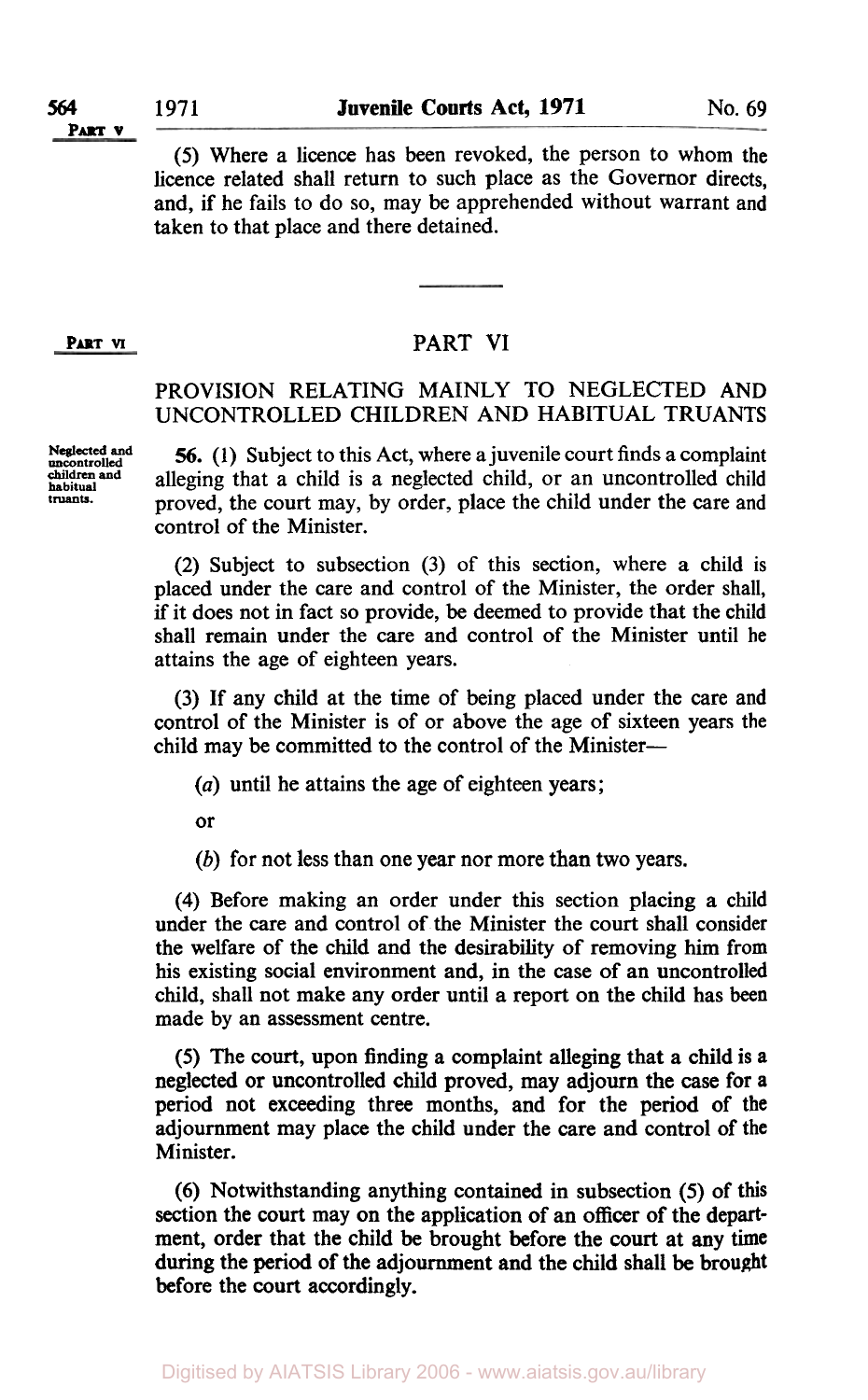*(7)* When a child is brought before a juvenile court following an adjournment under subsection (5) or upon an order made under subsection (6) of this section, the court may-

- *(a)* dismiss the complaint or allow the withdrawal of the complaint if satisfied that satisfactory arrangements have been made for the child's welfare and that he is **no**  longer a neglected child or an uncontrolled child;
- or
- *(b)* make an order under subsection **(1)** of this section.

**(8) No** order shall be made under subsection **(1)** or (3) of this section in respect of a neglected child or an uncontrolled child without notice of the complaint in question being served on the parent or guardian of the child having the immediate custody and control of the child unless the whereabouts of the parent or guardian are unknown.

(9) The notice shall be deemed to be sufficiently served if served personally on such parent or guardian, or posted addressed to him at his last known place of abode or business a reasonable time before the date of hearing of the complaint.

(10) Where pursuant to this section, a juvenile **court** makes an order placing a child under the care and control of the Minister, it may make an ancillary order committing the child to a home for a period not exceeding twenty-one days.

**57.** (1) Where a juvenile court finds a complaint that a child is Habitual an habitual truant proved, it may, subject to this section, make any order or adjudication that it is empowered to make upon finding **a** complaint that a child is in need of care and control proved.

(2) Where a court pursuant to subsection **(1)** of **this** section orders that a child be placed under the care and control of the Minister, the order shall, if it does not in fact so provide, be deemed to provide that the child shall remain under the care and control of the Minister until he reaches an age at which he is **no** longer required **by** law to attend school.

(3) Where a juvenile court proposes to make an order placing an habitual truant under the care and control of the Minister, the provisions of section *56* of this **Act** shall, subject to **this** section apply mutatis *mutandis* in respect of the child in the same manner **as** they apply in respect of an uncontrolled child.

**58.** (1) Notwithstanding anything contained in any Act, a Special complaint (whether laid before or after the commencement of this complaint Act) alleging that a child is a neglected child, or an uncontrolled with being child or an habitual truant shall be deemed not to be a complaint neglected or charging the child **with** committing an offence within the meaning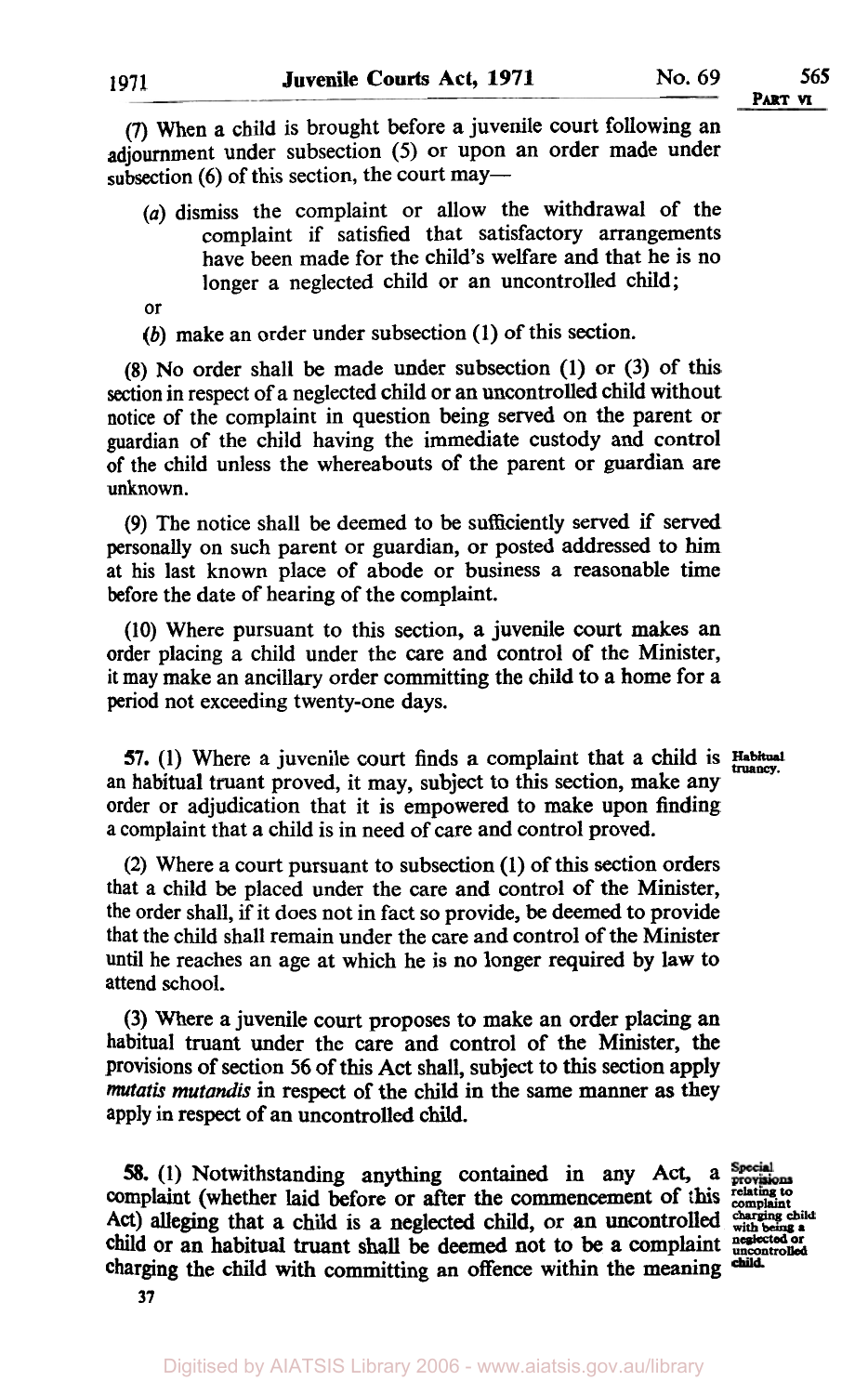of **this** Act or any other Act, and any child in respect of whom such a complaint is proved shall be deemed not to be guilty or convicted of an offence in respect of that complaint.

(2) When hearing a complaint alleging that a child is a neglected child, an uncontrolled child or an habitual truant-

 $(a)$  the court shall not be bound by the laws or rules of evidence and may admit any evidence which, in the opinion of the court, will assist it to determine the complaint in **a**  manner which appears to the court to be in the best interests of the child;

and

*(b)* the court shall determine the complaint in the manner which appears to the court to be in the best interests of the child.

**Limitation upon powers of** justices.

*59.* **(1)** A juvenile court constituted of justices or a special justice shall not make an order placing a child who has been found to be **a**  neglected or uncontrolled child or an habitual truant under the care and control of the Minister.

(2) If a juvenile court constituted of justices or a special justice is of the opinion that a neglected or uncontrolled child or an habitual truant should be placed under the care and control of the Minister, the court shall, by memorandum and in accordance with the appropriate provisions of this Act, refer the case to a juvenile court constituted of a Judge or special magistrate.

**Power to apprehend neglected or uncontrolled child, etc., without warrant.** 

*60.* **(1)** Any officer of the department or member of the police force may, without a warrant, apprehend any child appearing to him or suspected by him to be a neglected child, an uncontrolled child, a child liable to proceedings under this Act as a child in need of care and control, or an habitual truant.

(2) A member of the police force may enter into or upon any house, building, or other premises for the purpose of apprehending and may, there or elsewhere, apprehend any child who is reasonably suspected of having committed an offence or of being a neglected child, an uncontrolled child or an habitual truant.

(3) Where a child apprehended under any provision of this section is charged with any offence or with being a neglected child. an **uncon**trolled child, **a** child in need of care and control or an habitual truant he shall, as soon as conveniently possible, be brought before **a** juvenile court **so** that the matter alleged against **him** may be heard and determined.